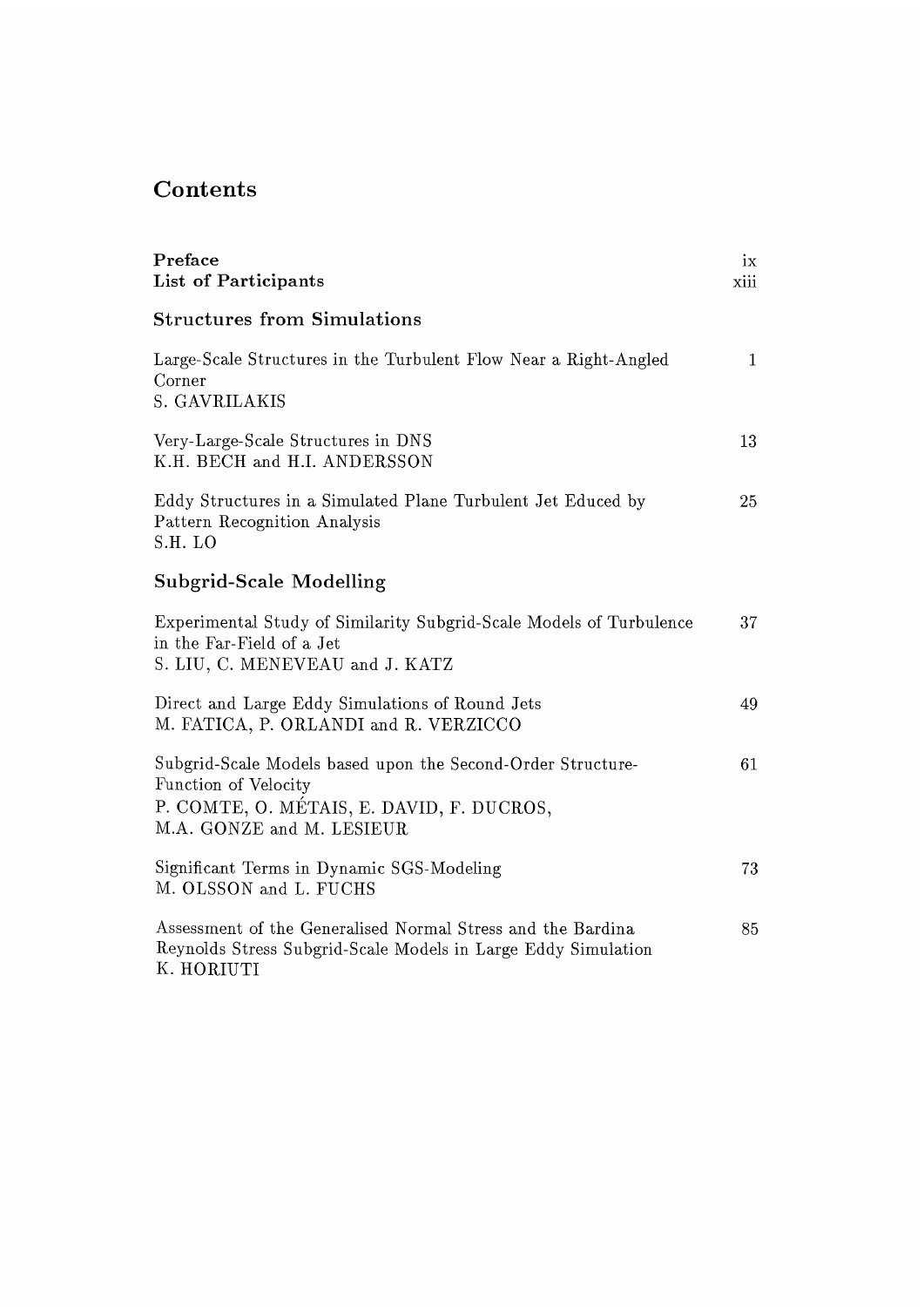| vi                                                                                                                                                                                               |     |
|--------------------------------------------------------------------------------------------------------------------------------------------------------------------------------------------------|-----|
| Subgrid-Scale Modelling in the Near-Wall Region of Turbulent<br>Wall-Bounded Flows<br>C. HÄRTEL and L. KLEISER                                                                                   | 97  |
| Two-dimensional Simulations with Subgrid Scale Models for<br>Separated Flow<br>P. SAGAUT, B. TROFF, T.H. LÊ and T.P. LOC                                                                         | 109 |
| A Priori Test of a Subgrid Scale Stress Tensor Model Including<br>Anisotropy and Backscatter Effects<br>T. GOUTORBE, D. LAURENCE and V. MAUPU                                                    | 121 |
| Subgrid-modelling in LES of Compressible Flow<br>A.W. VREMAN, B.J. GEURTS and J.G.M. KUERTEN                                                                                                     | 133 |
| <b>Stratified and Atmospheric Flows</b>                                                                                                                                                          |     |
| Sheared and Stably Stratified Homogeneous Turbulence:<br>Comparison of DNS and LES.<br>T. GERZ and J.M.L.M. PALMA                                                                                | 145 |
| Direct Numerical Simulation of a Stably Stratified Turbulent<br>Boundary Layer<br>I.R. COWAN and R.E. BRITTER                                                                                    | 157 |
| A Neutral Stratified Boundary-Layer: A Comparison of Four<br>Large-Eddy Simulation Computer Codes<br>A. ANDRÉN, A. BROWN, P.J. MASON, J. GRAF, U. SCHUMANN,<br>C.-H. MOENG and F.T.M. NIEUWSTADT | 167 |
| The Large-Eddy Simulation of Dispersion of Passive and Chemically<br>Reactive Pollutants in a Convective Atmospheric Boundary Layer<br>J.P. MEEDER, I. BOUMANS and F.T.M. NIEUWSTADT             | 179 |
| Numerical Simulation of Breaking Gravity Waves below a Critical Level<br>A. DÖRNBRACK and U. SCHUMANN                                                                                            | 189 |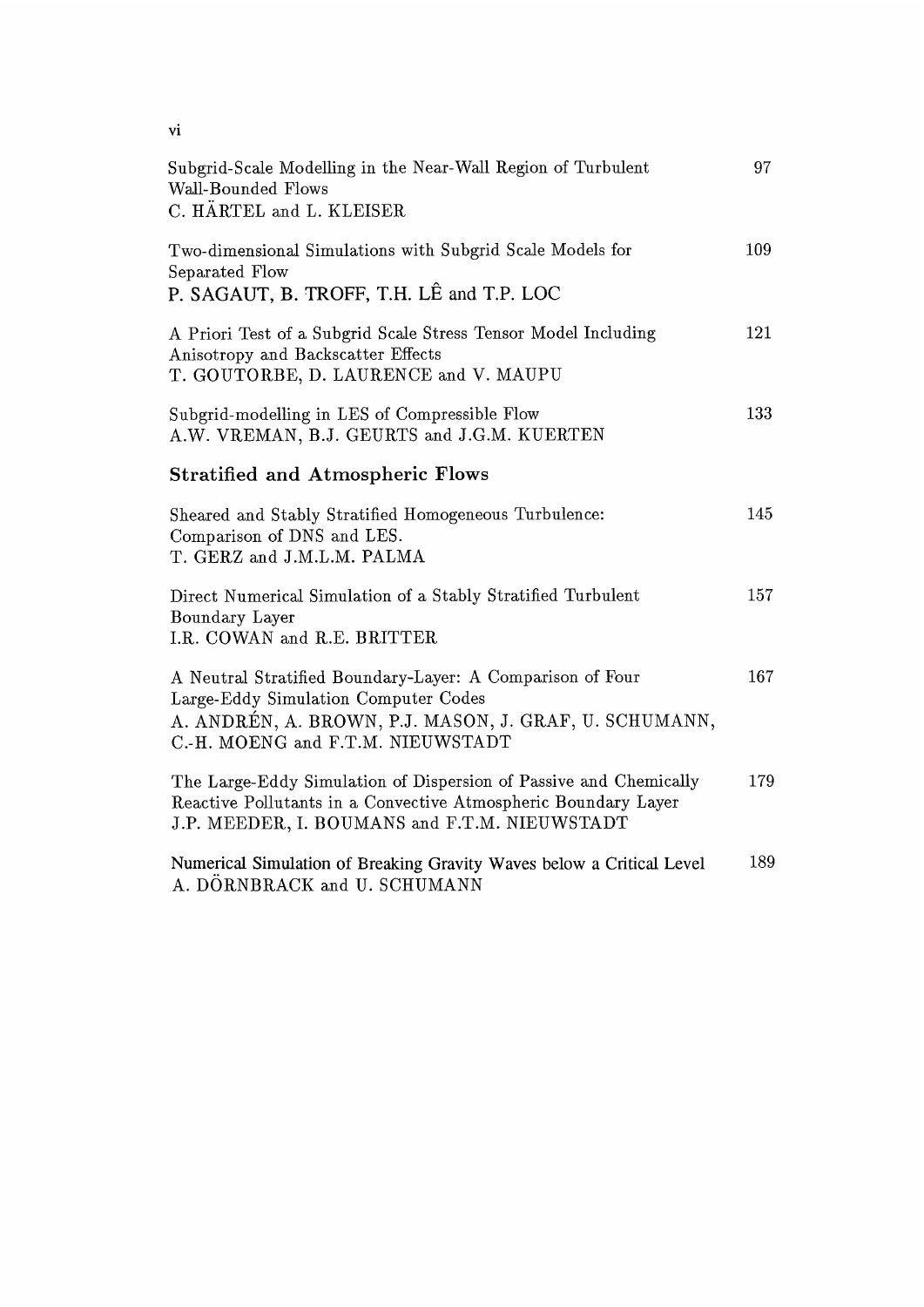## **Transition**

| Stability of the Natural-Convection Flow in Differentially Heated<br>Rectangular Enclosures with Adiabatic Horizontal Walls<br>R.J.A. JANSSEN and R.A.W.M. HENKES | 201 |
|-------------------------------------------------------------------------------------------------------------------------------------------------------------------|-----|
| Direct Simulation of Breakdown to Turbulence Following Oblique<br>Instability Waves in a Supersonic Boundary Layer<br>N.D. SANDHAM, N.A. ADAMS and L. KLEISER     | 213 |
| Mechanisms and Models of Boundary Layer Receptivity Deduced<br>from Large-Eddy Simulation of By-pass Transition<br>Z. YANG, P.R. VOKE and A.M. SAVILL             | 225 |
| Receptivity by Direct Numerical Simulation<br>G. CASALIS and B. CANTALOUBE                                                                                        | 237 |
| Direct Numerical Simulation of Transition in a Spatially Growing<br>Compressible Boundary Layer Using a New Fourier Method<br>Y. GUO, N.A. ADAMS and L. KLEISER   | 249 |
| <b>Complex Geometries</b>                                                                                                                                         |     |
| Large-Eddy Simulation of Flow and Heat Transfer in Compact<br>Heat Exchangers<br>M. CIOFALO, G. LOMBARDO and M.W. COLLINS                                         | 261 |
| Large-Eddy Simulation of Turbulent Flow through a Straight<br>Square Duct and a 180° bend<br>M. BREUER and W. RODI                                                | 273 |
| Numerical Simulation of Turbulent Flow over a Wavy Boundary<br>C. MAASS and U. SCHUMANN                                                                           | 287 |
| Large-Eddy Simulation of Turbulent Boundary Layer Flow over a<br>Hemisphere<br>M. MANHART and H. WENGLE                                                           | 299 |